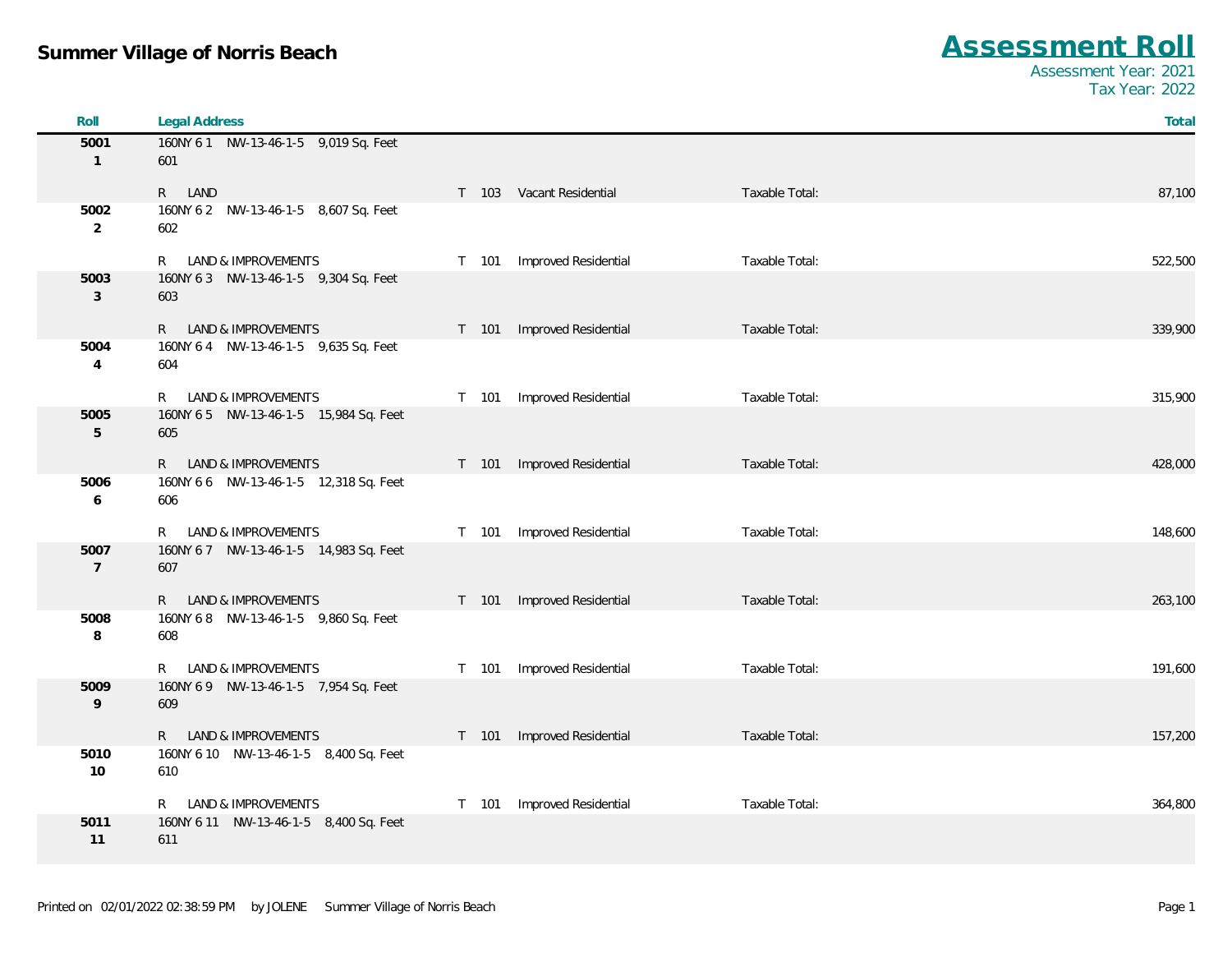| Roll       | <b>Legal Address</b>                                |                                                 | Total   |
|------------|-----------------------------------------------------|-------------------------------------------------|---------|
|            | R LAND & IMPROVEMENTS                               | T 101 Improved Residential<br>Taxable Total:    | 331,400 |
| 5012<br>12 | 160NY 6 12 NW-13-46-1-5 8,400 Sq. Feet<br>612       |                                                 |         |
|            | R LAND                                              | T 103 Vacant Residential<br>Taxable Total:      | 85,600  |
| 5013<br>13 | 160NY 6 13 NW-13-46-1-5 8,400 Sq. Feet<br>613       |                                                 |         |
|            | R LAND                                              | Taxable Total:<br>T 103 Vacant Residential      | 85,600  |
| 5014<br>14 | 160NY 6 14 NW-13-46-1-5 8,400 Sq. Feet<br>614       |                                                 |         |
|            | R LAND                                              | T 103 Vacant Residential<br>Taxable Total:      | 85,600  |
| 5015<br>15 | 160NY 6 15 NW-13-46-1-5 8,400 Sq. Feet<br>615       |                                                 |         |
|            | R LAND                                              | T 103 Vacant Residential<br>Taxable Total:      | 85,600  |
| 5016<br>16 | 160NY 6 16    NW-13-46-1-5    8,400 Sq. Feet<br>616 |                                                 |         |
|            | R LAND & IMPROVEMENTS                               | Improved Residential<br>Taxable Total:<br>T 101 | 315,700 |
| 5017<br>17 | 160NY 6 17 NW-13-46-1-5 8,400 Sq. Feet<br>617       |                                                 |         |
|            | R LAND & IMPROVEMENTS                               | Improved Residential<br>T 101<br>Taxable Total: | 259,800 |
| 5018<br>18 | 160NY 6 18    NW-13-46-1-5    6,400 Sq. Feet<br>618 |                                                 |         |
|            | R LAND & IMPROVEMENTS                               | Improved Residential<br>Taxable Total:<br>T 101 | 308,800 |
| 5019<br>19 | 160NY 6 19 NW-13-46-1-5 8,400 Sq. Feet<br>619       |                                                 |         |
|            | R LAND & IMPROVEMENTS                               | T 101 Improved Residential<br>Taxable Total:    | 241,000 |
| 5020<br>20 | 160NY 6 20 NW-13-46-1-5 8,400 Sq. Feet<br>620       |                                                 |         |
|            | R LAND & IMPROVEMENTS                               | Improved Residential<br>Taxable Total:<br>T 101 | 197,400 |
| 5021<br>21 | 160NY 6 21 NW-13-46-1-5 8,400 Sq. Feet<br>621       |                                                 |         |
|            | LAND & IMPROVEMENTS<br>R                            | T 101 Improved Residential<br>Taxable Total:    | 163,900 |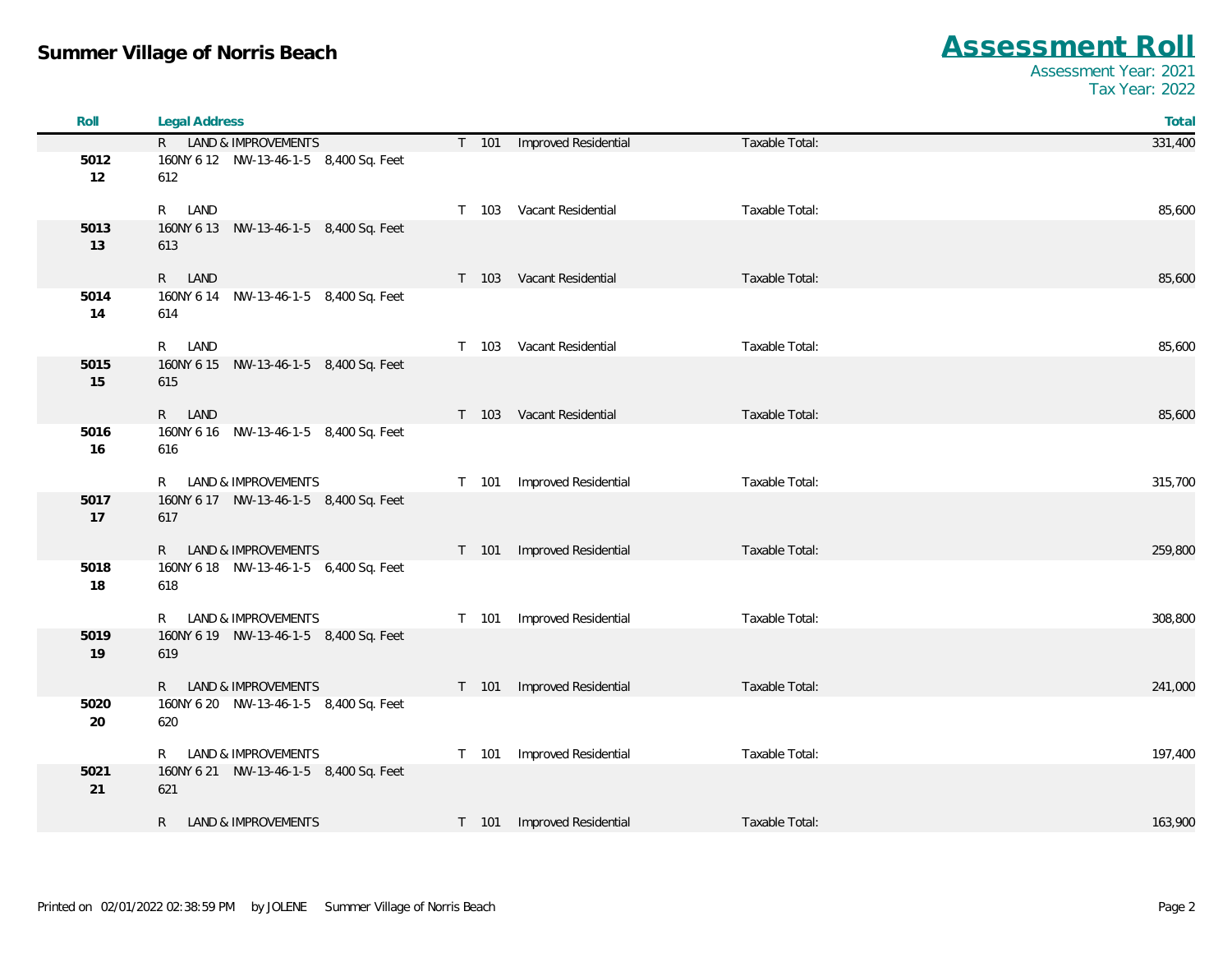| Roll       | <b>Legal Address</b>                                      |       |                            |                | Total   |
|------------|-----------------------------------------------------------|-------|----------------------------|----------------|---------|
| 5022       | 160NY 6 22 NW-13-46-1-5 7,503 Sq. Feet                    |       |                            |                |         |
| 22         | 622                                                       |       |                            |                |         |
|            | R LAND & IMPROVEMENTS                                     |       | T 101 Improved Residential | Taxable Total: | 282,100 |
| 5023       | 1522767 5 22 NW-13-46-1-5 9,364 Sq. Feet                  |       |                            |                |         |
| 23         | 501                                                       |       |                            |                |         |
|            | R LAND & IMPROVEMENTS                                     |       | T 101 Improved Residential | Taxable Total: | 129,500 |
| 5025       | 1522767 5 21 NW-13-46-1-5 13,024 Sq. Feet                 |       |                            |                |         |
| 25         | 503                                                       |       |                            |                |         |
|            | R LAND & IMPROVEMENTS                                     |       | T 101 Improved Residential | Taxable Total: | 191,200 |
| 5026       | 160NY 54 NW-13-46-1-5 8,384 Sq. Feet                      |       |                            |                |         |
| 26         | 504                                                       |       |                            |                |         |
|            | R LAND & IMPROVEMENTS                                     |       | T 101 Improved Residential | Taxable Total: | 222,600 |
| 5027       | 160NY 55 NW-13-46-1-5 8,808 Sq. Feet                      |       |                            |                |         |
| 27         | 505                                                       |       |                            |                |         |
|            | R LAND & IMPROVEMENTS                                     |       | T 101 Improved Residential | Taxable Total: | 138,000 |
| 5028       | 5652MC 5 6 NW-13-46-1-5 9,232 Sq. Feet                    |       |                            |                |         |
| 28         | 506                                                       |       |                            |                |         |
|            | R LAND & IMPROVEMENTS                                     |       | T 101 Improved Residential | Taxable Total: | 159,000 |
| 5029       | 5652MC 5 7 NW-13-46-1-5 10,092 Sq. Feet                   |       |                            |                |         |
| 29         | 507                                                       |       |                            |                |         |
|            |                                                           |       |                            |                |         |
| 5030       | R LAND & IMPROVEMENTS<br>5652MC 58 NW-13-46-1-5 57 Units  | T 101 | Improved Residential       | Taxable Total: | 372,500 |
| 30         | 508                                                       |       |                            |                |         |
|            |                                                           |       |                            |                |         |
| 5031       | R LAND & IMPROVEMENTS<br>5652MC 5 9 NW-13-46-1-5 57 Units |       | T 101 Improved Residential | Taxable Total: | 564,300 |
| 31         | 509                                                       |       |                            |                |         |
|            |                                                           |       |                            |                |         |
|            | R LAND & IMPROVEMENTS                                     |       | T 101 Improved Residential | Taxable Total: | 557,400 |
| 5032<br>32 | 5652MC 5 10 NW-13-46-1-5 57 Units<br>510                  |       |                            |                |         |
|            |                                                           |       |                            |                |         |
|            | R LAND & IMPROVEMENTS                                     |       | T 101 Improved Residential | Taxable Total: | 419,300 |
| 5033<br>33 | 5652MC 5 11 NW-13-46-1-5 60 Units<br>511                  |       |                            |                |         |
|            |                                                           |       |                            |                |         |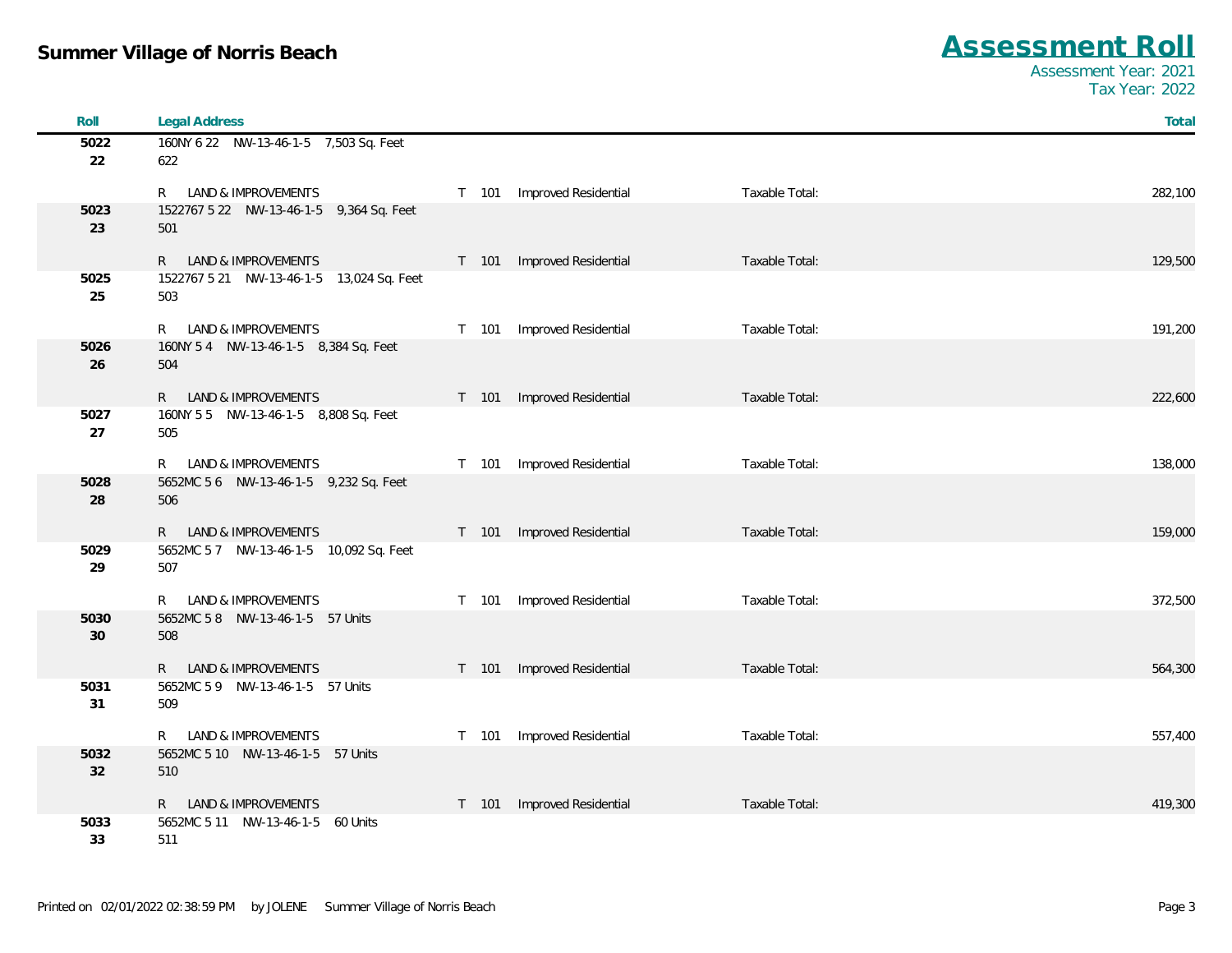| Roll       | <b>Legal Address</b>                                       |       |                            |                | Total   |
|------------|------------------------------------------------------------|-------|----------------------------|----------------|---------|
|            | R LAND & IMPROVEMENTS                                      |       | T 101 Improved Residential | Taxable Total: | 476,100 |
| 5034       | 5652MC 5 12 NW-13-46-1-5 60 Units                          |       |                            |                |         |
| 34         | 512                                                        |       |                            |                |         |
|            |                                                            |       |                            | Taxable Total: |         |
| 5035       | R LAND & IMPROVEMENTS<br>5652MC 5 13 NW-13-46-1-5 62 Units | T 101 | Improved Residential       |                | 415,600 |
| 35         | 513                                                        |       |                            |                |         |
|            |                                                            |       |                            |                |         |
|            | LAND & IMPROVEMENTS<br>R                                   | T 101 | Improved Residential       | Taxable Total: | 429,700 |
| 5036       | 5652MC 5 14 NW-13-46-1-5 7,711 Sq. Feet                    |       |                            |                |         |
| 36         | 514                                                        |       |                            |                |         |
|            | R LAND & IMPROVEMENTS                                      |       | T 101 Improved Residential | Taxable Total: | 146,200 |
| 5037       | 5652MC 5 15 NW-13-46-1-5 8,170 Sq. Feet                    |       |                            |                |         |
| 37         | 515                                                        |       |                            |                |         |
|            |                                                            |       |                            |                |         |
|            | R LAND & IMPROVEMENTS                                      | T 101 | Improved Residential       | Taxable Total: | 139,000 |
| 5038<br>38 | 160NY 5 16    NW-13-46-1-5    8,430 Sq. Feet<br>516        |       |                            |                |         |
|            |                                                            |       |                            |                |         |
|            | R LAND                                                     |       | T 103 Vacant Residential   | Taxable Total: | 85,700  |
| 5039       | 160NY 5 17 NW-13-46-1-5 8,690 Sq. Feet                     |       |                            |                |         |
| 39         | 517                                                        |       |                            |                |         |
|            | R LAND & IMPROVEMENTS                                      | T 101 | Improved Residential       | Taxable Total: | 468,300 |
| 5040       | 160NY 5 18    NW-13-46-1-5    8,950 Sq. Feet               |       |                            |                |         |
| 40         | 518                                                        |       |                            |                |         |
|            |                                                            |       |                            |                |         |
|            | R LAND & IMPROVEMENTS                                      | T 101 | Improved Residential       | Taxable Total: | 227,300 |
| 5041       | 160NY 5 19 NW-13-46-1-5 9,207 Sq. Feet                     |       |                            |                |         |
| 41         | 519                                                        |       |                            |                |         |
|            | LAND & IMPROVEMENTS<br>R —                                 | T 101 | Improved Residential       | Taxable Total: | 529,500 |
| 5042       | 160NY 5 20 NW-13-46-1-5 9,270 Sq. Feet                     |       |                            |                |         |
| 42         | 520                                                        |       |                            |                |         |
|            |                                                            |       |                            |                |         |
|            | R LAND & IMPROVEMENTS                                      |       | T 101 Improved Residential | Taxable Total: | 485,600 |
| 5043<br>43 | 2339NY 41 NW-13-46-1-5 10,145 Sq. Feet<br>401              |       |                            |                |         |
|            |                                                            |       |                            |                |         |
|            | LAND & IMPROVEMENTS<br>R.                                  |       | T 101 Improved Residential | Taxable Total: | 142,800 |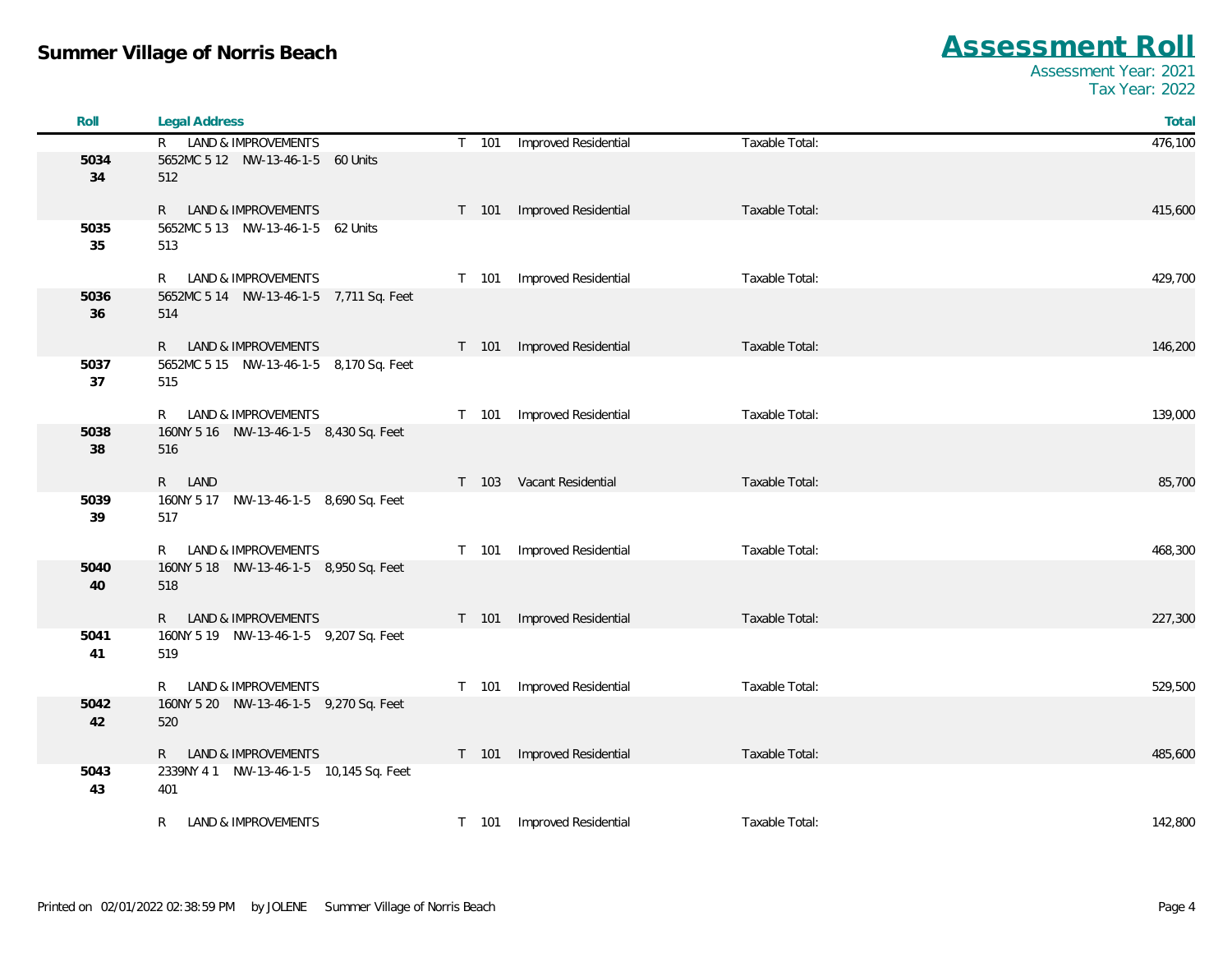| Roll       | <b>Legal Address</b>                             |       |                            |                | Total   |
|------------|--------------------------------------------------|-------|----------------------------|----------------|---------|
| 5044<br>44 | 0121897 4 2A NW-13-46-1-5 13,717 Sq. Feet<br>402 |       |                            |                |         |
|            | R LAND & IMPROVEMENTS                            |       | T 101 Improved Residential | Taxable Total: | 214,900 |
| 5046<br>46 | 0121897 4 4A NW-13-46-1-5 12,816 Sq. Feet<br>404 |       |                            |                |         |
|            | R LAND & IMPROVEMENTS                            | T 101 | Improved Residential       | Taxable Total: | 169,100 |
| 5047<br>47 | 2339NY 45 NW-13-46-1-5 8,103 Sq. Feet<br>405     |       |                            |                |         |
|            | R LAND                                           |       | T 103 Vacant Residential   | Taxable Total: | 84,900  |
| 5048<br>48 | 2339NY 4 6 NW-13-46-1-5 8,150 Sq. Feet<br>406    |       |                            |                |         |
|            | R.<br>LAND                                       | T 103 | Vacant Residential         | Taxable Total: | 85,000  |
| 5049<br>49 | 2339NY 4 7 NW-13-46-1-5 63 Units<br>407          |       |                            |                |         |
|            | LAND & IMPROVEMENTS<br>$R_{\parallel}$           |       | T 101 Improved Residential | Taxable Total: | 455,000 |
| 5050<br>50 | 2339NY 4 8 NW-13-46-1-5 60 Units<br>408          |       |                            |                |         |
|            | R LAND & IMPROVEMENTS                            | T 101 | Improved Residential       | Taxable Total: | 854,100 |
| 5051<br>51 | 2339NY 49 NW-13-46-1-5 60 Units<br>409           |       |                            |                |         |
|            | LAND & IMPROVEMENTS<br>R.                        |       | T 101 Improved Residential | Taxable Total: | 323,600 |
| 5052<br>52 | 2339NY 4 10 NW-13-46-1-5 60 Units<br>410         |       |                            |                |         |
|            | LAND & IMPROVEMENTS<br>R.                        | T 101 | Improved Residential       | Taxable Total: | 474,800 |
| 5053<br>53 | 2339NY 4 11 NW-13-46-1-5 60 Units<br>411         |       |                            |                |         |
|            | R LAND & IMPROVEMENTS                            |       | T 101 Improved Residential | Taxable Total: | 442,800 |
| 5054<br>54 | 2339NY 4 12 NW-13-46-1-5 60 Units<br>412         |       |                            |                |         |
|            | LAND & IMPROVEMENTS<br>R.                        | T 101 | Improved Residential       | Taxable Total: | 407,600 |
| 5055<br>55 | 413                                              |       |                            |                |         |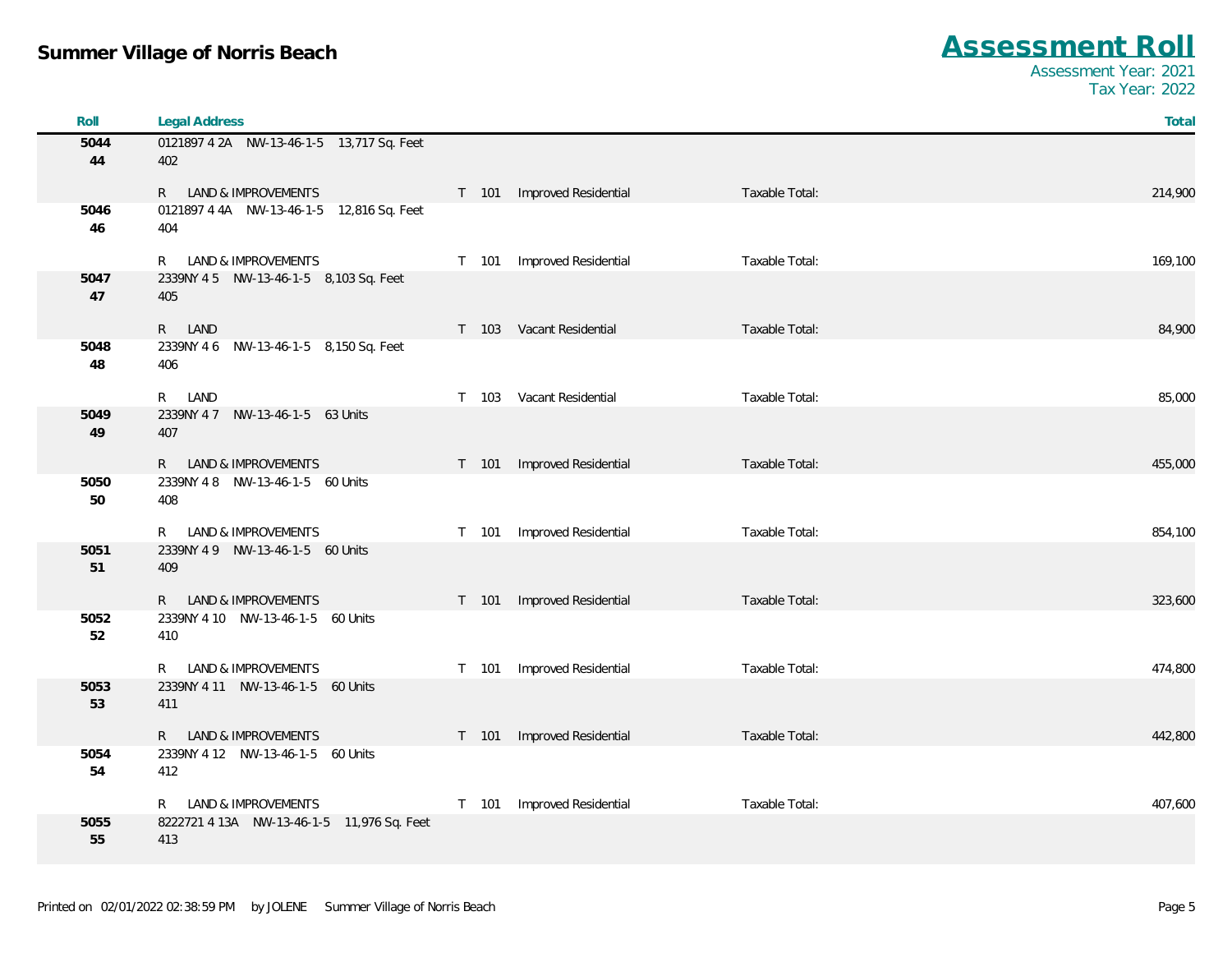| Roll       | <b>Legal Address</b>                           |                            |                | Total   |
|------------|------------------------------------------------|----------------------------|----------------|---------|
|            | R LAND & IMPROVEMENTS                          | T 101 Improved Residential | Taxable Total: | 329,400 |
| 5056<br>56 | 414                                            |                            |                |         |
|            | R LAND & IMPROVEMENTS                          | T 101 Improved Residential | Taxable Total: | 177,800 |
| 5057<br>57 | 2339NY 4 16 NW-13-46-1-5 8,374 Sq. Feet<br>416 |                            |                |         |
|            | R LAND & IMPROVEMENTS                          | T 101 Improved Residential | Taxable Total: | 508,700 |
| 5058<br>58 | 2339NY 4 17 NW-13-46-1-5 8,618 Sq. Feet<br>417 |                            |                |         |
|            | R LAND & IMPROVEMENTS                          | T 101 Improved Residential | Taxable Total: | 157,900 |
| 5059<br>59 | 2339NY 4 18 NW-13-46-1-5 9,316 Sq. Feet<br>418 |                            |                |         |
|            | R LAND                                         | T 103 Vacant Residential   | Taxable Total: | 87,800  |
| 5060<br>60 | 6215NY 31 NW-13-46-1-5 9,313 Sq. Feet<br>301   |                            |                |         |
|            | R LAND & IMPROVEMENTS                          | T 101 Improved Residential | Taxable Total: | 371,600 |
| 5061<br>61 | 6215NY 32 NW-13-46-1-5 8,618 Sq. Feet<br>302   |                            |                |         |
|            | R LAND & IMPROVEMENTS                          | T 101 Improved Residential | Taxable Total: | 249,700 |
| 5062<br>62 | 6215NY 3 3 NW-13-46-1-5 8,373 Sq. Feet<br>303  |                            |                |         |
|            | R LAND & IMPROVEMENTS                          | T 101 Improved Residential | Taxable Total: | 262,100 |
| 5063<br>63 | 6215NY 3 4 NW-13-46-1-5 8,129 Sq. Feet<br>304  |                            |                |         |
|            | R LAND & IMPROVEMENTS                          | T 101 Improved Residential | Taxable Total: | 188,200 |
| 5064<br>64 | 6215NY 35 NW-13-46-1-5 7,886 Sq. Feet<br>305   |                            |                |         |
|            | R LAND & IMPROVEMENTS                          | T 101 Improved Residential | Taxable Total: | 242,300 |
| 5065<br>65 | 6215NY 36 NW-13-46-1-5 8,068 Sq. Feet<br>306   |                            |                |         |
|            | R LAND                                         | T 103 Vacant Residential   | Taxable Total: | 84,800  |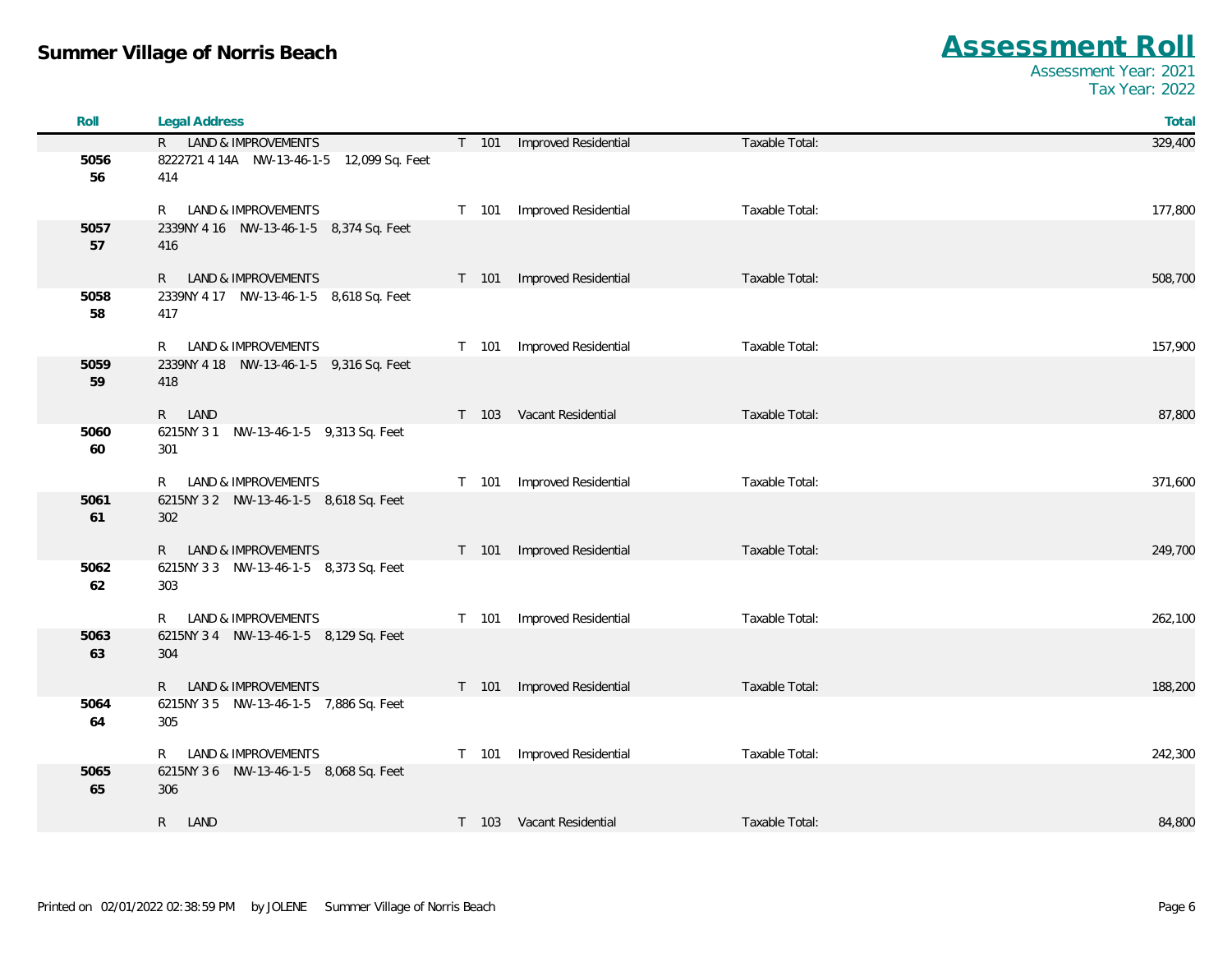| Roll | <b>Legal Address</b>                              |       |                            |                | Total   |
|------|---------------------------------------------------|-------|----------------------------|----------------|---------|
| 5066 | 6215NY 37 NW-13-46-1-5 60 Units                   |       |                            |                |         |
| 66   | 307                                               |       |                            |                |         |
|      | LAND & IMPROVEMENTS<br>R.                         | T 101 | Improved Residential       | Taxable Total: | 644,900 |
| 5067 | 666TR 3 8 NW-13-46-1-5 60 Units                   |       |                            |                |         |
| 67   | 308                                               |       |                            |                |         |
|      | <b>LAND &amp; IMPROVEMENTS</b><br>R               |       | T 101 Improved Residential | Taxable Total: | 376,600 |
| 5068 | 666TR 3 9 NW-13-46-1-5 60 Units                   |       |                            |                |         |
| 68   | 309                                               |       |                            |                |         |
|      | LAND & IMPROVEMENTS<br>R.                         | T 101 | Improved Residential       | Taxable Total: | 438,400 |
| 5069 | 666TR 3 10 NW-13-46-1-5 60 Units                  |       |                            |                |         |
| 69   | 310                                               |       |                            |                |         |
|      | LAND & IMPROVEMENTS<br>R.                         |       | T 101 Improved Residential | Taxable Total: | 397,100 |
| 5070 | 6215NY 3 11 NW-13-46-1-5 60 Units                 |       |                            |                |         |
| 70   | 311                                               |       |                            |                |         |
|      | LAND & IMPROVEMENTS<br>R.                         | T 101 | Improved Residential       | Taxable Total: | 629,600 |
| 5071 | 6215NY 3 12 NW-13-46-1-5 8,068 Sq. Feet           |       |                            |                |         |
| 71   |                                                   |       |                            |                |         |
|      | R LAND                                            |       | E 300 Municipal Exempt     | Exempt Total:  | 84,800  |
| 5072 | 6215NY 3 13 NW-13-46-1-5 7,886 Sq. Feet           |       |                            |                |         |
| 72   | 313                                               |       |                            |                |         |
|      | LAND & IMPROVEMENTS<br>R.                         | T 101 | Improved Residential       | Taxable Total: | 313,100 |
| 5073 | 6215NY 3 14 NW-13-46-1-5 8,129 Sq. Feet           |       |                            |                |         |
| 73   | 314                                               |       |                            |                |         |
|      |                                                   |       |                            |                |         |
| 5074 | R LAND<br>6215NY 3 15 NW-13-46-1-5 8,373 Sq. Feet |       | T 103 Vacant Residential   | Taxable Total: | 84,900  |
| 74   | 315                                               |       |                            |                |         |
|      |                                                   |       |                            |                |         |
|      | LAND & IMPROVEMENTS<br>R.                         | T 101 | Improved Residential       | Taxable Total: | 236,000 |
| 5075 | 6215NY 3 16 NW-13-46-1-5 8,618 Sq. Feet           |       |                            |                |         |
| 75   | 316                                               |       |                            |                |         |
|      | LAND & IMPROVEMENTS<br>R.                         | T 101 | Improved Residential       | Taxable Total: | 361,400 |
| 5076 | 6215NY 3 17 NW-13-46-1-5 9,313 Sq. Feet           |       |                            |                |         |
| 76   | 317                                               |       |                            |                |         |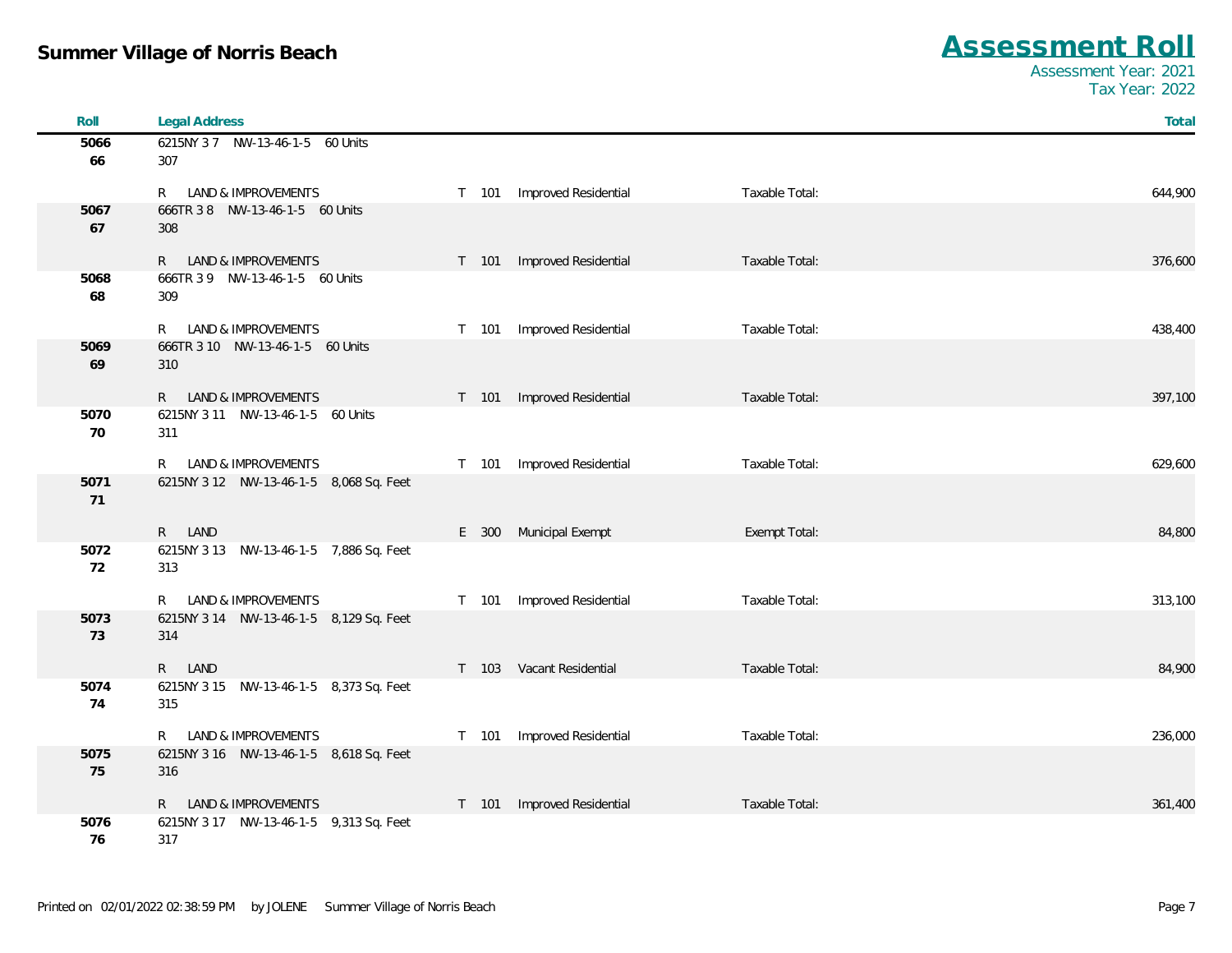| Roll       | <b>Legal Address</b>                         |                               |                | Total   |
|------------|----------------------------------------------|-------------------------------|----------------|---------|
|            | R LAND & IMPROVEMENTS                        | T 101 Improved Residential    | Taxable Total: | 503,000 |
| 5077       | 6215NY 21 NW-13-46-1-5 9,313 Sq. Feet        |                               |                |         |
| 77         | 201                                          |                               |                |         |
|            | LAND & IMPROVEMENTS<br>R                     | Improved Residential<br>T 101 | Taxable Total: | 110,000 |
| 5078       | 6215NY 2 2 NW-13-46-1-5 8,618 Sq. Feet       |                               |                |         |
| 78         | 202                                          |                               |                |         |
|            |                                              |                               |                |         |
|            | LAND & IMPROVEMENTS<br>R                     | Improved Residential<br>T 101 | Taxable Total: | 130,500 |
| 5079       | 6215NY 2 3 NW-13-46-1-5 8,373 Sq. Feet       |                               |                |         |
| 79         | 203                                          |                               |                |         |
|            | R LAND & IMPROVEMENTS                        | Improved Residential<br>T 101 | Taxable Total: | 216,500 |
| 5080       | 6215NY 2 4 NW-13-46-1-5 8,129 Sq. Feet       |                               |                |         |
| 80         | 204                                          |                               |                |         |
|            |                                              |                               |                |         |
|            | LAND & IMPROVEMENTS<br>R                     | T 101 Improved Residential    | Taxable Total: | 94,300  |
| 5081<br>81 | 6215NY 25 NW-13-46-1-5 7,886 Sq. Feet<br>205 |                               |                |         |
|            |                                              |                               |                |         |
|            | R LAND & IMPROVEMENTS                        | T 101 Improved Residential    | Taxable Total: | 135,100 |
| 5082       | 6215NY 2 6 NW-13-46-1-5 8,068 Sq. Feet       |                               |                |         |
| 82         | 206                                          |                               |                |         |
|            | LAND & IMPROVEMENTS<br>R                     | Improved Residential<br>T 101 | Taxable Total: | 504,200 |
| 5083       | 6215NY 2 7 NW-13-46-1-5 60 Units             |                               |                |         |
| 83         | 207                                          |                               |                |         |
|            |                                              |                               |                |         |
|            | LAND & IMPROVEMENTS<br>R                     | T 101<br>Improved Residential | Taxable Total: | 571,100 |
| 5084       | 666TR 2 8 NW-13-46-1-5 60 Units              |                               |                |         |
| 84         | 208                                          |                               |                |         |
|            | LAND & IMPROVEMENTS<br>R.                    | Improved Residential<br>T 101 | Taxable Total: | 752,300 |
| 5085       | 666TR 2 9 NW-13-46-1-5 60 Units              |                               |                |         |
| 85         | 209                                          |                               |                |         |
|            |                                              |                               |                |         |
| 5086       | R LAND<br>666TR 2 10 NW-13-46-1-5 60 Units   | T 103 Vacant Residential      | Taxable Total: | 294,600 |
| 86         | 210                                          |                               |                |         |
|            |                                              |                               |                |         |
|            | LAND & IMPROVEMENTS<br>R.                    | T 101 Improved Residential    | Taxable Total: | 454,000 |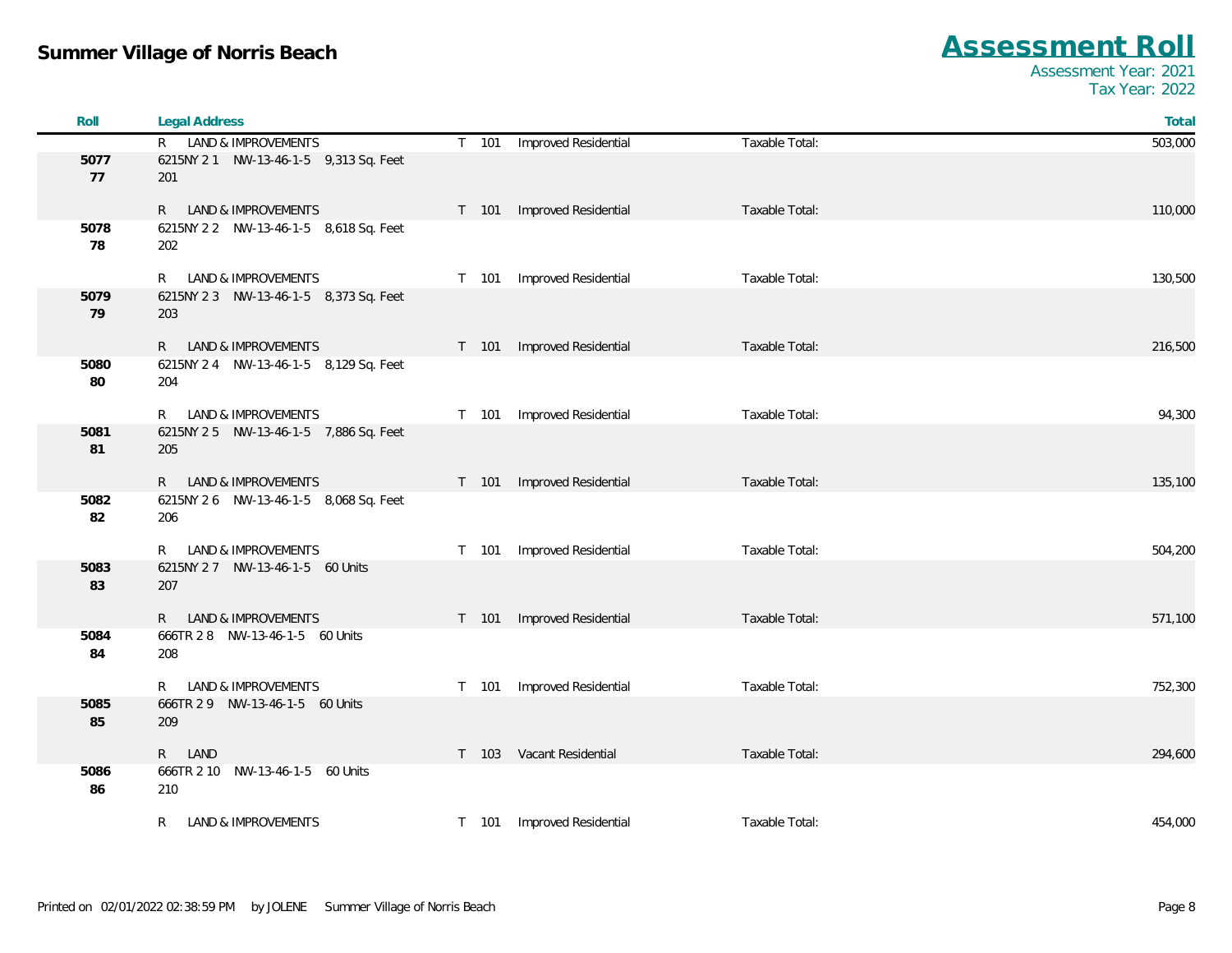| Roll       | <b>Legal Address</b>                                |                                              | Total   |
|------------|-----------------------------------------------------|----------------------------------------------|---------|
| 5087       | 6215NY 2 11 NW-13-46-1-5 60 Units                   |                                              |         |
| 87         | 211                                                 |                                              |         |
|            | R LAND & IMPROVEMENTS                               | T 101 Improved Residential<br>Taxable Total: | 310,500 |
| 5088       | 6215NY 2 12 NW-13-46-1-5 8,068 Sq. Feet             |                                              |         |
| 88         | 212                                                 |                                              |         |
|            | R LAND & IMPROVEMENTS                               | T 101 Improved Residential<br>Taxable Total: | 281,200 |
| 5089       | 6215NY 2 13 NW-13-46-1-5 7,886 Sq. Feet             |                                              |         |
| 89         | 213                                                 |                                              |         |
|            |                                                     |                                              |         |
|            | R LAND & IMPROVEMENTS                               | T 101 Improved Residential<br>Taxable Total: | 232,000 |
| 5090<br>90 | 6215NY 2 14 NW-13-46-1-5 8,129 Sq. Feet<br>214      |                                              |         |
|            |                                                     |                                              |         |
|            | R LAND                                              | T 103 Vacant Residential<br>Taxable Total:   | 80,700  |
| 5091       | 6215NY 2 15 NW-13-46-1-5 11,181 Sq. Feet            |                                              |         |
| 91         | 215                                                 |                                              |         |
|            | R LAND & IMPROVEMENTS                               | T 101 Improved Residential<br>Taxable Total: | 118,500 |
| 5092       | 6215NY 2 16 NW-13-46-1-5 12,398 Sq. Feet            |                                              |         |
| 92         | 216                                                 |                                              |         |
|            | LAND & IMPROVEMENTS<br>R                            | T 101 Improved Residential<br>Taxable Total: | 280,000 |
| 5093       | 6215NY 11 NW-13-46-1-5 11,363 Sq. Feet              |                                              |         |
| 93         | 101                                                 |                                              |         |
|            |                                                     |                                              |         |
|            | R LAND                                              | Taxable Total:<br>T 103 Vacant Residential   | 92,800  |
| 5094<br>94 | 6215NY 1 2    NW-13-46-1-5    8,130 Sq. Feet<br>102 |                                              |         |
|            |                                                     |                                              |         |
|            | R LAND                                              | T 103 Vacant Residential<br>Taxable Total:   | 84,900  |
| 5095       | 6215NY 1 3 NW-13-46-1-5 7,886 Sq. Feet              |                                              |         |
| 95         | 103                                                 |                                              |         |
|            | R LAND & IMPROVEMENTS                               | T 101 Improved Residential<br>Taxable Total: | 152,300 |
| 5096       | 6215NY 1 4 NW-13-46-1-5 8,068 Sq. Feet              |                                              |         |
| 96         | 104                                                 |                                              |         |
|            | <b>LAND &amp; IMPROVEMENTS</b><br>R                 | T 101 Improved Residential<br>Taxable Total: | 193,300 |
| 5097       | 6215NY 15 NW-13-46-1-5 60 Units                     |                                              |         |
| 97         | 105                                                 |                                              |         |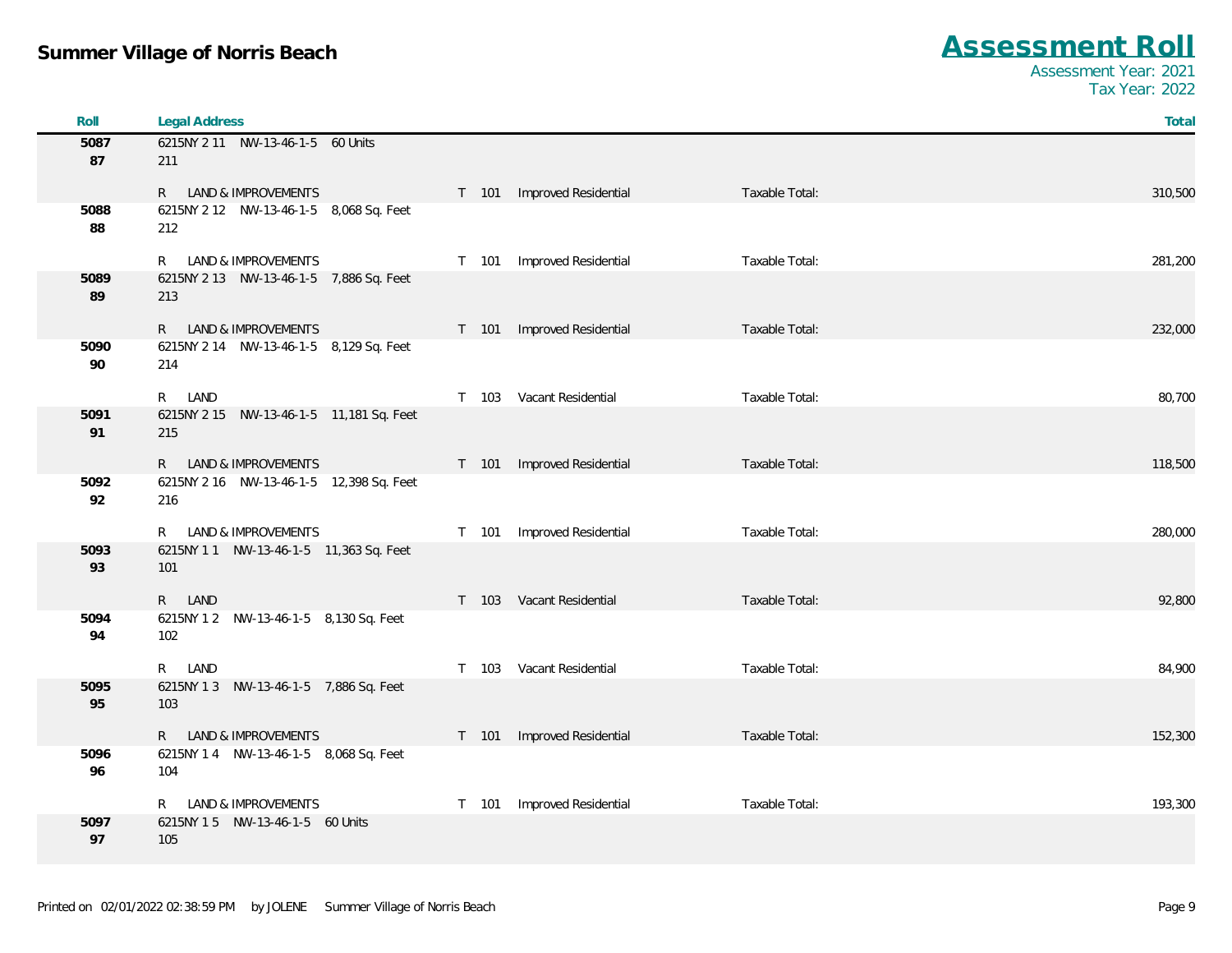| Roll        | <b>Legal Address</b>                                  |                            |                | Total   |
|-------------|-------------------------------------------------------|----------------------------|----------------|---------|
|             | R LAND & IMPROVEMENTS                                 | T 101 Improved Residential | Taxable Total: | 893,200 |
| 5098<br>98  | 2549RS 1 6 NW-13-46-1-5 60 Units<br>106               |                            |                |         |
|             | R LAND                                                | T 103 Vacant Residential   | Taxable Total: | 294,600 |
| 5099<br>99  | 2549RS 1 7 NW-13-46-1-5 60 Units<br>107               |                            |                |         |
|             | R LAND & IMPROVEMENTS                                 | T 101 Improved Residential | Taxable Total: | 648,900 |
| 5100<br>100 | 1523893 1 19 NW-13-46-1-5 120 Units<br>108            |                            |                |         |
|             | R LAND & IMPROVEMENTS                                 | T 101 Improved Residential | Taxable Total: | 802,400 |
| 5102<br>102 | 3616RS 1 10 NW-13-46-1-5 60 Units<br>110              |                            |                |         |
|             | R LAND & IMPROVEMENTS                                 | T 101 Improved Residential | Taxable Total: | 701,900 |
| 5103<br>103 | 3616RS 1 11 NW-13-46-1-5 62 Units<br>111              |                            |                |         |
|             | R LAND & IMPROVEMENTS                                 | T 101 Improved Residential | Taxable Total: | 415,000 |
| 5104<br>104 | 9720136 1 12A NW-13-46-1-5 81 Units<br>112            |                            |                |         |
|             | R LAND & IMPROVEMENTS                                 | T 101 Improved Residential | Taxable Total: | 804,900 |
| 5105<br>105 | 9720136 1 13A NW-13-46-1-5 74 Units<br>113            |                            |                |         |
|             | R LAND & IMPROVEMENTS                                 | T 101 Improved Residential | Taxable Total: | 363,400 |
| 5106<br>106 | 6215NY 1 14A NW-13-46-1-5 17,600 Sq. Feet<br>115      |                            |                |         |
|             | R LAND & IMPROVEMENTS                                 | T 101 Improved Residential | Taxable Total: | 738,500 |
| 5108<br>108 | 6215NY 1 17 NW-13-46-1-5 11,153 Sq. Feet<br>117       |                            |                |         |
|             | R LAND & IMPROVEMENTS                                 | T 101 Improved Residential | Taxable Total: | 194,700 |
| 5109<br>109 | 6215NY 1 18    NW-13-46-1-5    11,144 Sq. Feet<br>118 |                            |                |         |
|             | R LAND & IMPROVEMENTS                                 | T 101 Improved Residential | Taxable Total: | 520,200 |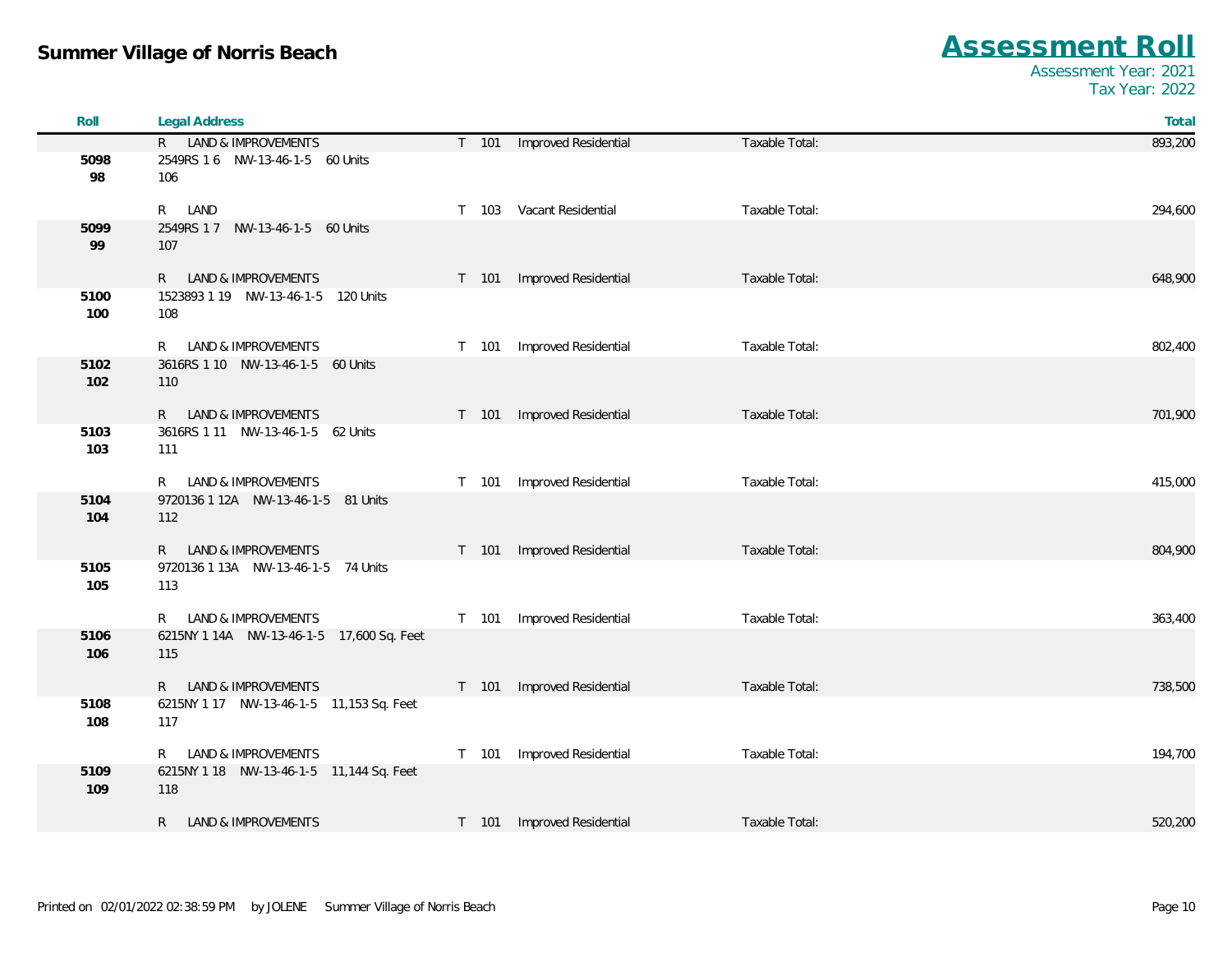| Roll        | <b>Legal Address</b>                      |         |                      |                | Total   |
|-------------|-------------------------------------------|---------|----------------------|----------------|---------|
| 5110        | 4285TR 8 1 NW-13-46-1-5 0.55 Acres        |         |                      |                |         |
| 110         | 801                                       |         |                      |                |         |
|             | LAND & IMPROVEMENTS<br>R.                 | T 101   | Improved Residential | Taxable Total: | 218,600 |
| 5111        | 4285TR 8 2 NW-13-46-1-5 0.55 Acres        |         |                      |                |         |
| 111         | 802                                       |         |                      |                |         |
|             | LAND & IMPROVEMENTS<br>R —                | T 101   | Improved Residential | Taxable Total: | 335,800 |
| 5112        | 4285TR 8 3 NW-13-46-1-5 0.55 Acres        |         |                      |                |         |
| 112         | 803                                       |         |                      |                |         |
|             | LAND & IMPROVEMENTS<br>R.                 | T 101   | Improved Residential | Taxable Total: | 164,100 |
| 5113        | 4285TR 8 4 NW-13-46-1-5 0.55 Acres        |         |                      |                |         |
| 113         | 804                                       |         |                      |                |         |
|             | <b>LAND &amp; IMPROVEMENTS</b><br>R       | T 101   | Improved Residential | Taxable Total: | 451,600 |
| 5114        | 4285TR 8 5 NW-13-46-1-5 1.09 Acres        |         |                      |                |         |
| 114         | 805                                       |         |                      |                |         |
|             | LAND & IMPROVEMENTS<br>R.                 | T 101   | Improved Residential | Taxable Total: | 284,300 |
| 5115        | 4285TR 8 6 NW-13-46-1-5 1.09 Acres        |         |                      |                |         |
| 115         | 806                                       |         |                      |                |         |
|             | LAND & IMPROVEMENTS<br>$R_{\perp}$        | T 101   | Improved Residential | Taxable Total: | 238,900 |
| 5116        | 4285TR 8 7 NW-13-46-1-5 1.08 Acres        |         |                      |                |         |
| 116         | 807                                       |         |                      |                |         |
|             | LAND<br>R.                                | $T$ 103 | Vacant Residential   | Taxable Total: | 109,200 |
| 5117        | 4285TR 8 8 NW-13-46-1-5 1.08 Acres        |         |                      |                |         |
| 117         | 808                                       |         |                      |                |         |
|             |                                           |         |                      |                |         |
|             | LAND & IMPROVEMENTS<br>R                  | T 101   | Improved Residential | Taxable Total: | 399,200 |
| 5118<br>118 | 4285TR 8 9 NW-13-46-1-5 0.55 Acres<br>809 |         |                      |                |         |
|             |                                           |         |                      |                |         |
|             | <b>LAND &amp; IMPROVEMENTS</b><br>R.      | T 101   | Improved Residential | Taxable Total: | 226,400 |
| 5119        | 4285TR 8 10 NW-13-46-1-5 0.55 Acres       |         |                      |                |         |
| 119         |                                           |         |                      |                |         |
|             | LAND & IMPROVEMENTS<br>R.                 | T 101   | Improved Residential | Taxable Total: | 374,500 |
| 5120        | NW-13-46-1-5                              |         |                      |                |         |
| 120         | Linear Electric Power Systems             |         |                      |                |         |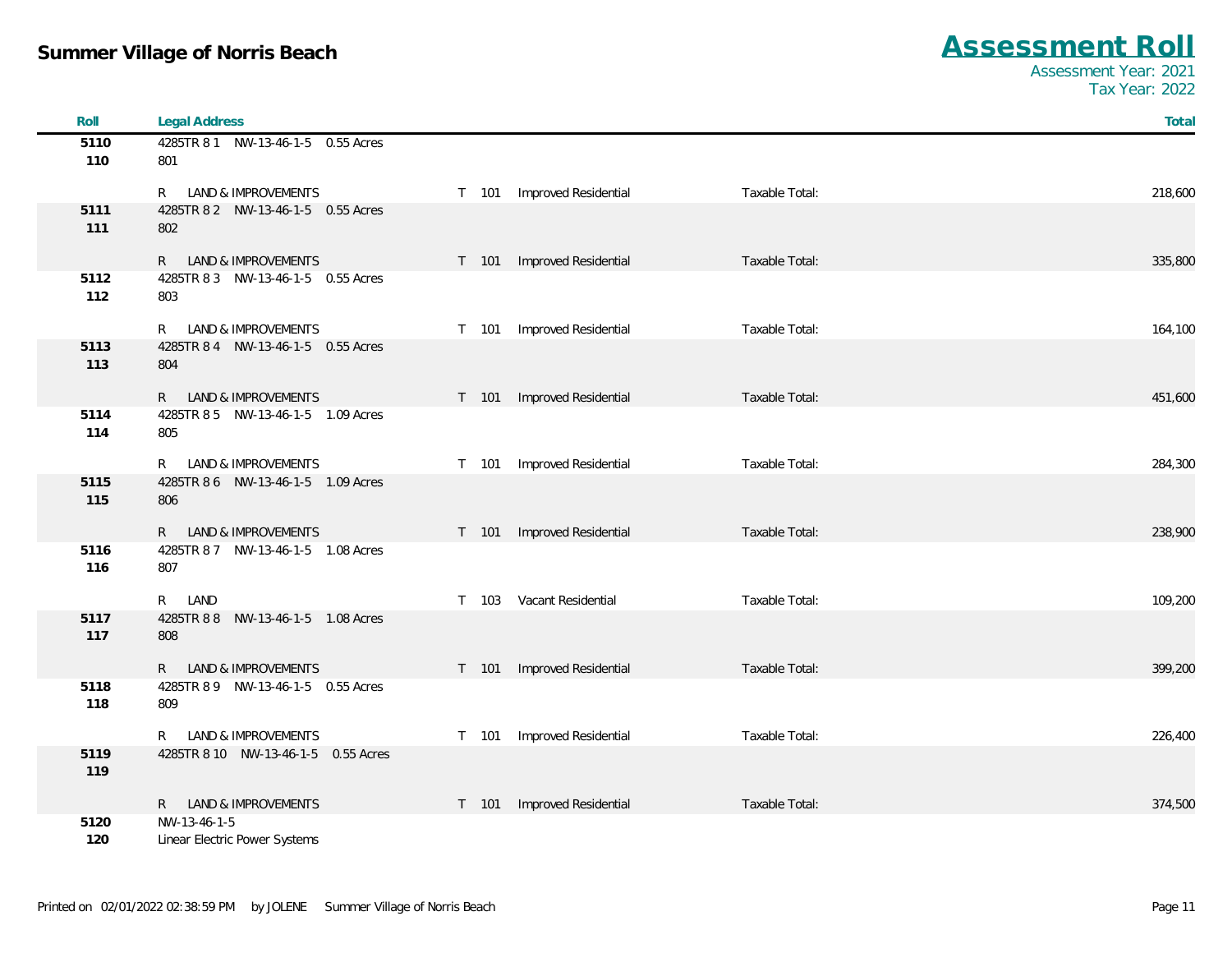| Roll        | <b>Legal Address</b>              |                                                     | Total   |
|-------------|-----------------------------------|-----------------------------------------------------|---------|
|             | NRL LAND & IMPROVEMENTS           | T 207 (Linear) Power<br>Taxable Total:              | 64,370  |
| 5121        | NW-13-46-1-5                      |                                                     |         |
| 121         | Linear Telecommunications         |                                                     |         |
|             | NRL LAND & IMPROVEMENTS           | T 205 (Linear) Telecommunications<br>Taxable Total: | 9,030   |
| 5122        |                                   |                                                     |         |
| 122         | Linear GDS & Pipeline             |                                                     |         |
|             | NRL LAND & IMPROVEMENTS           | (Linear) Gas Distribution<br>T 204                  | 32,090  |
|             | <b>NRL</b>                        | T 209<br>(Linear) Pipeline                          | 62,060  |
|             |                                   | Taxable Total:                                      | 94,150  |
| 5123<br>123 | 5652MC R2 NW-13-46-1-5 95 Units   |                                                     |         |
|             | R LAND                            | Municipal Exempt<br>Exempt Total:<br>E 300          | 458,400 |
| 5124        | 5652MC R3 NW-13-46-1-5 0.08 Acres |                                                     |         |
| 124         |                                   |                                                     |         |
|             | R LAND                            | Municipal Exempt<br>E 300                           | 46,700  |
| 5125        | 5652MC R4 NW-13-46-1-5 60 Units   | Exempt Total:                                       |         |
| 125         |                                   |                                                     |         |
|             | R LAND                            | Municipal Exempt<br>E 300<br>Exempt Total:          | 294,600 |
| 5126        | 2339NY R4 NW-13-46-1-5 0.26 Acres |                                                     |         |
| 126         |                                   |                                                     |         |
|             | R LAND                            | E 300<br>Municipal Exempt<br>Exempt Total:          | 92,700  |
| 5127        | 2339NY R5 NW-13-46-1-5 0.10 Acres |                                                     |         |
| 127         |                                   |                                                     |         |
|             |                                   |                                                     |         |
|             | R LAND                            | Municipal Exempt<br>E 300<br>Exempt Total:          | 56,900  |
| 5128<br>128 | 2339NY R6 NW-13-46-1-5 66 Units   |                                                     |         |
|             |                                   |                                                     |         |
| 5129        | R LAND                            | Municipal Exempt<br>Exempt Total:<br>E 300          | 322,700 |
| 129         | 6215NY R6 NW-13-46-1-5 60 Units   |                                                     |         |
|             | R LAND                            | Municipal Exempt<br>Exempt Total:<br>E 300          | 294,600 |
| 5130<br>130 | 6215NY R7 NW-13-46-1-5 60 Units   |                                                     |         |
|             | $\mathsf{R}^-$<br>LAND            | E 300 Municipal Exempt<br>Exempt Total:             | 294,600 |
|             |                                   |                                                     |         |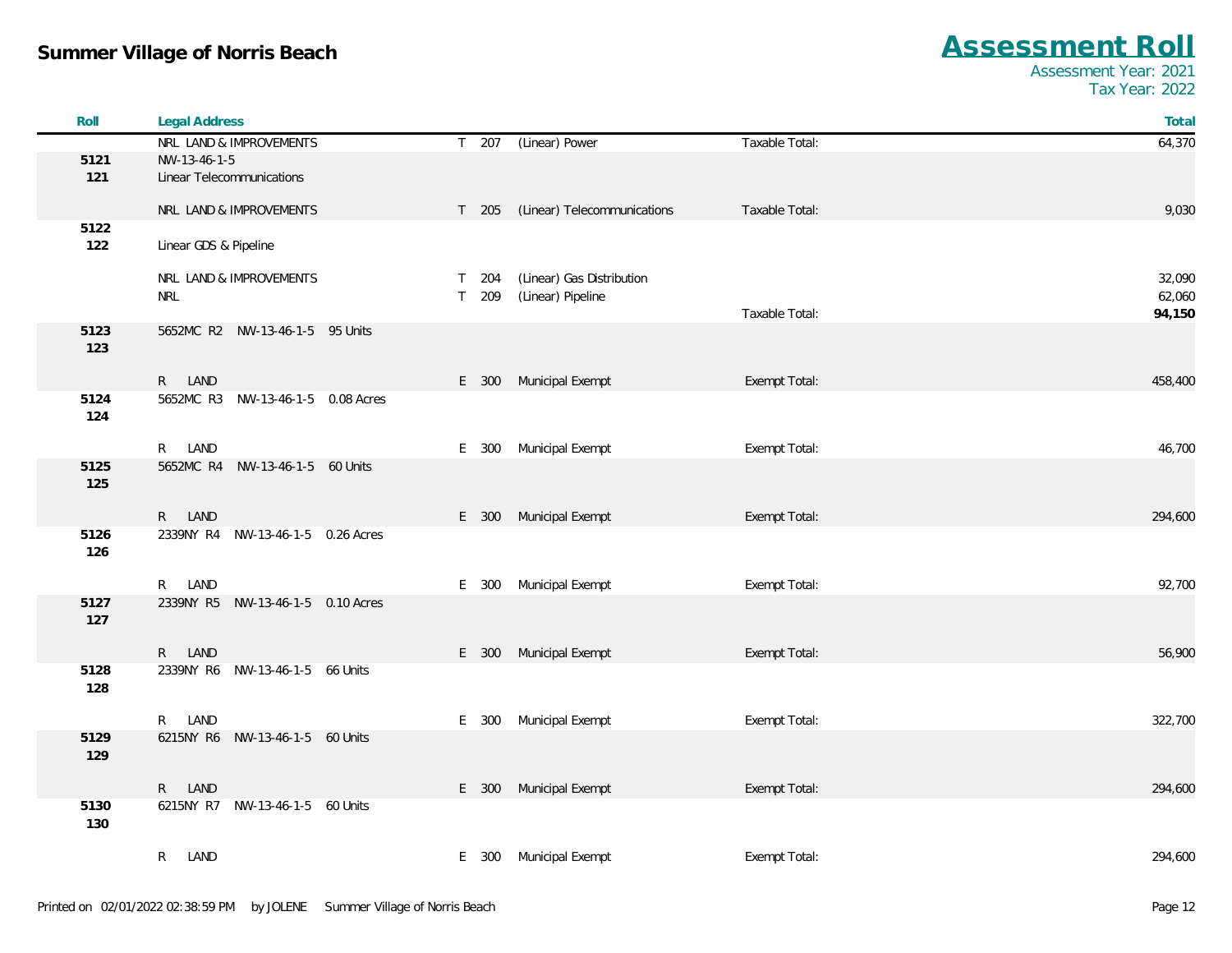| Roll        | <b>Legal Address</b>                  |                           | Total                    |
|-------------|---------------------------------------|---------------------------|--------------------------|
| 5131        | 6215NY R8 NW-13-46-1-5 60 Units       |                           |                          |
| 131         |                                       |                           |                          |
|             | R LAND                                | E 300<br>Municipal Exempt | 294,600<br>Exempt Total: |
| 5132<br>132 | 6215NY R9<br>NW-13-46-1-5 89 Units    |                           |                          |
|             | R<br>LAND                             | Municipal Exempt<br>E 300 | Exempt Total:<br>430,300 |
| 5133<br>133 | NW-13-46-1-5 0.32 Acres<br>6215NY R10 |                           |                          |
|             | R<br>LAND                             | Municipal Exempt<br>E 300 | Exempt Total:<br>19,000  |